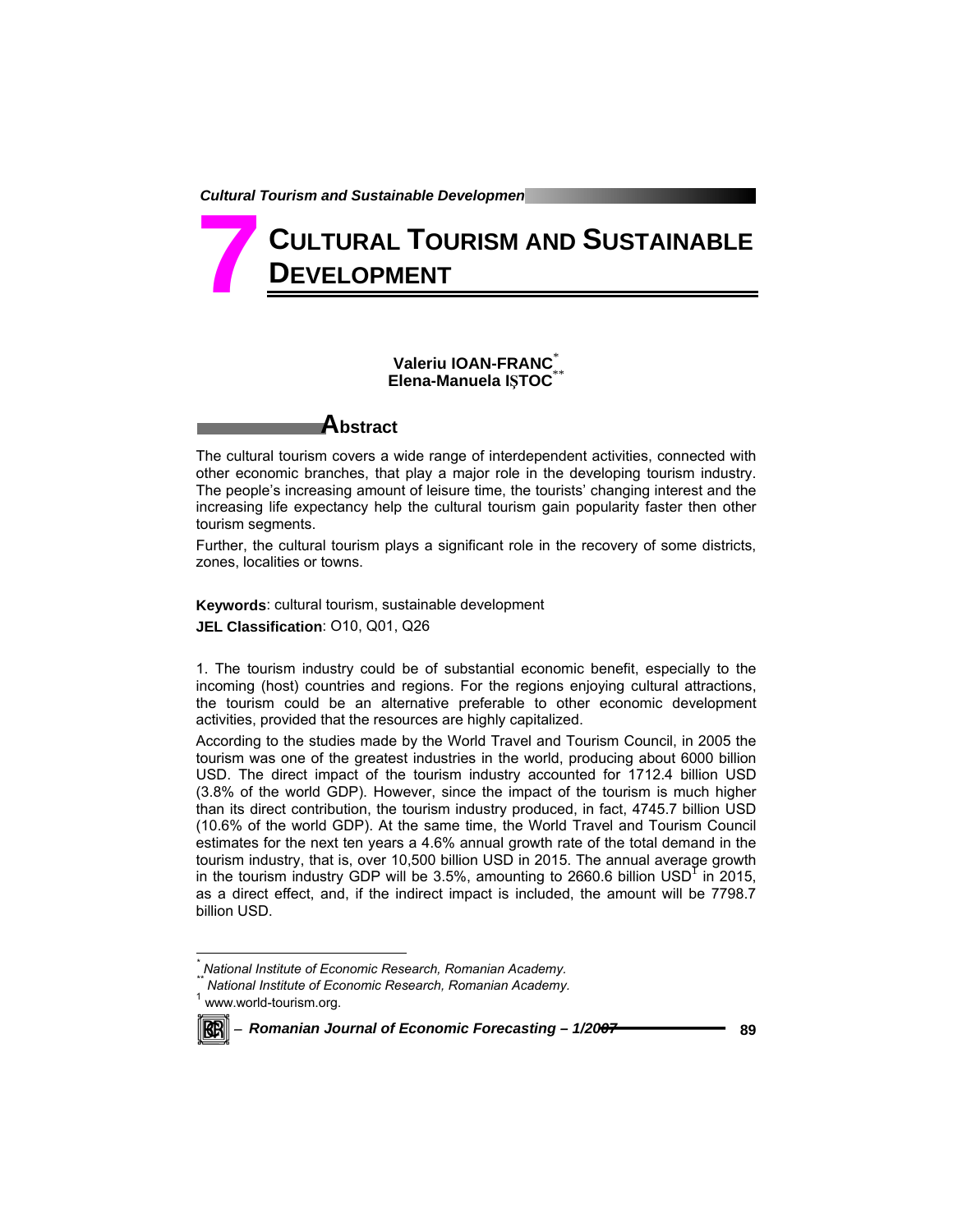The wide variety of cultural tourism activities, their interdependence, the strong ties between such activities and other economic branches, the population's increasing leisure time, the changes in the tourist's interest, the increasing life expectancy and numbers of the third age people, etc., have made the cultural tourism play a major role in the ascending tourism industry. As a matter of fact, it seems that "the cultural tourism gains popularity faster than the other tourism segments and clearly faster than the tourism growth rate in the world"<sup>1</sup>, as recent estimates reveal that about "10% of all incomings in the world concern the cultural tourism<sup>32</sup>, that means 60-70 million incomings, to which we may add the incomings whose main objective is not culture, but cultural attractions.

2. The way the cultural tourism contributes to the economic wealth of a region is shown by the direct and indirect socio-economic effects. But, to have positive effects (and, implicitly, to help the economic wealth), the cultural tourism activity should be correctly *planned*, *integrated, organized* and *managed*.

3. The contribution of the cultural tourism to all the world and regional tourism depends on the type of activity and the territorial features alike. The cultural tourism, as an important specific activity that does not exhaust its "raw material", but increases its value significantly, is not automatically beneficial to some region, but conditionally.

First, the seasonality is more or less conspicuous. The permanent activities have a higher potential to gain benefits. Although many local entrepreneurs hope to earn higher incomes and have prospects for future investments, many holidays or festivals have not the expected effect: they are unable to change the local economy structure in a positive way or, even worse, they may cause the importation of most of the required raw material, while the community pays the bills. Recognizing the positive effect of a festival or other cultural event in terms of image on a territory, such events could cause evil (the so-called curse festivals). For example, the optimum solution for the territories that organize festivals is to use such events as a starting point for other educational or economic activities. As a matter of fact, many localities in the world that organize such festivals apply this procedure.

Second, the density of the incoming area has shown that the activities specific to the cultural tourism would have a higher positive impact if the area were more populated or a metropolitan one.

The reason why the areas with a higher population density get more benefit from the cultural tourism is obvious: the more populated regions have the required capacity to provide services to meet the tourists' needs and gain profit. On the contrary, the less populated regions provide less diversified services and need, very often, to import the means to meet the tourists' requirements, which brings about higher costs.



<sup>1&</sup>lt;br><sup>1</sup> Institutul Național de Cercetare-Dezvoltare în Turism: Studiu privind fundamentarea strategiei de dezvoltare a turismului în România după aderarea la Uniunea Europeană. Faza a II-a. Evoluții și tendințe pe plan mondial și European în turism. Decembrie 2005 (The National Institute for the Tourism Research and Development: A Study concerning the Foundation of the Strategy for the Tourism Development in Romania after the Accession to the EU. Stage Two. Developments and Trends in the World and European Tourism. December 2005). *<sup>2</sup>* Idem.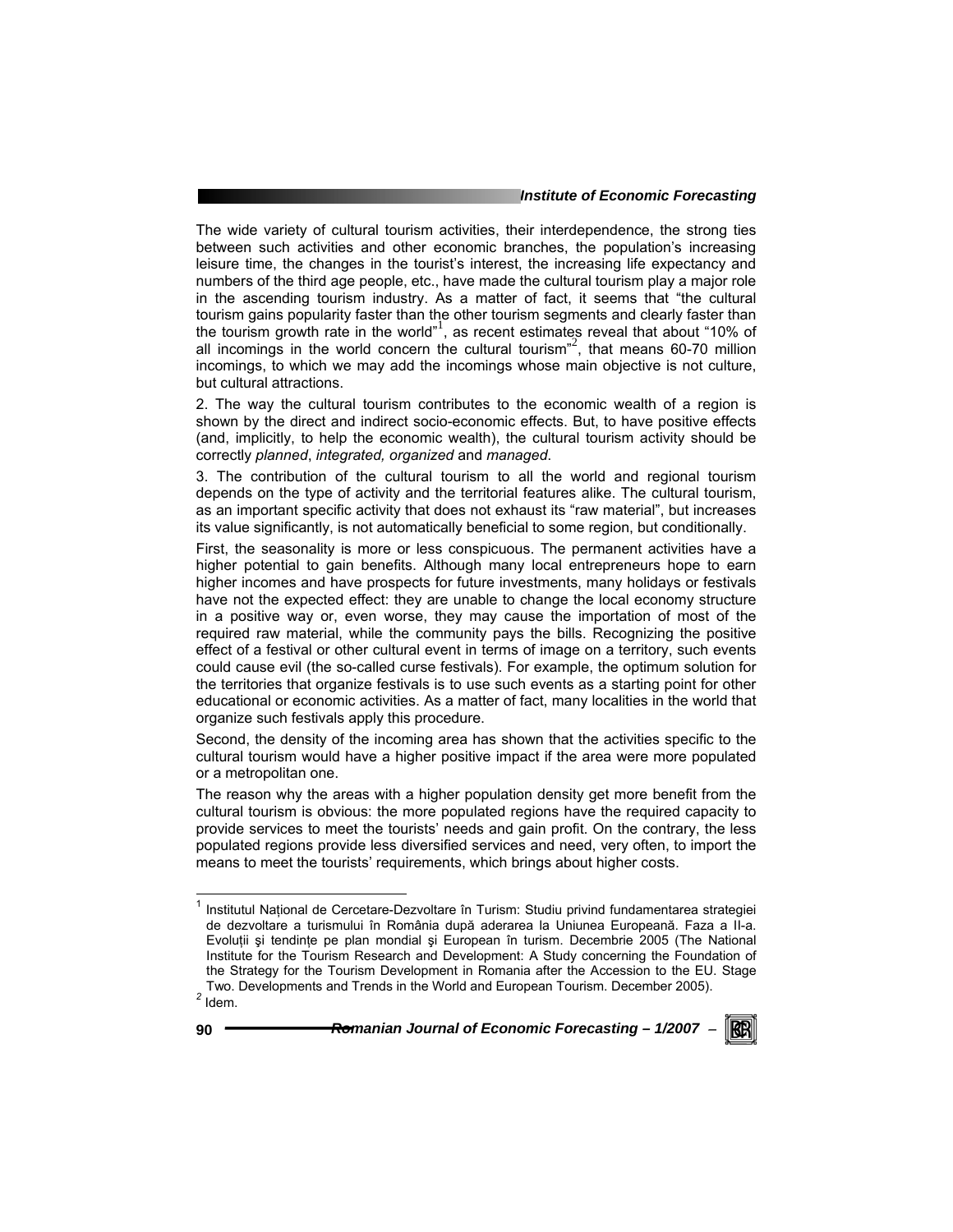A report of the National Endowment for the Arts of 1981 gave as an example the City of New York in comparison with other seven American cities that were less populated (Columbus, Minneapolis/St. Paul, St. Louis, Springfield, Salt Lake City and San Antonio) to demonstrate that the benefit from the cultural tourism may vary directly proportionally to the population of those cities. The study proved that not only the income was significantly higher, but also that the tourists' expenditure changed by the size of the city (by its population), and this change was comparatively more significant that the higher number of tourists<sup>1</sup>.

Another condition to obtain a higher value added from the cultural tourism is *the local population's involvement*. The cultural potential may be changed into a source of various activities throughout the year, not only in the tourists' season, preserving the cultural attractions, providing funds for investment, mobilizing volunteers, finding partners to prevent the cultural heritage deterioration – the basis of the cultural tourism and not only. All of them imply the involvement of the locals and communities, since the transformation of an area into a museum does not guarantee the sustainable development.

The cultural tourism has a stronger positive effect when the cultural activities work together, help each other and take advantage of the crowd of tourists. A festival alone cannot have a real impact on the local development, but if it stimulates other activities to extend the tourists' season, the indirect outcome and the multiplying effect will grow.

4. The economic potential of the tourism, in general, and cultural tourism, in special, is similar to the export potential, but, in our case, the consumers come from the goods production and service provision areas<sup>2</sup>.

The World Travel and Tourism Council evaluates the tourism contribution to the export of goods and services in 2005 at 1512.5 billion US dollars, that is, 12% of all world exports. For the next ten years, the Council estimates an annual average growth rate of 5.7%, expected to amount to 2632.93 billion US dollars in 2015.

The cultural tourism contributes to the world tourism diversification since the export consists of products that traditionally are not part of the foreign trade. Being achieved inside a region or a country, the products used as raw material for the specific tourism services or the goods bought by the foreign tourists from the business firms are not burdened by major expenses on transport, packing and insurance, or by customs duties or other taxes. Moreover, the holidays are "the celebration of consumption", as the tourists buy at their heart's desire and not within reason, accepting higher prices or purchasing goods that they would not usually buy.

The hard currency contribution of the cultural tourism is important for the economy of every country owing to the opportunity for creating a positive, active balance within the own balance of payments.



 *1 National Endowment for the Arts:* Economic Impact of Arts and Cultural Institutions*, New York,* 

*<sup>1981. 2</sup>* Advanced Travel & Tourism*, Oxford University Press. Cambridge Training and Development Ltd. 2000, p. 98. 3 www.world-tourism.org.*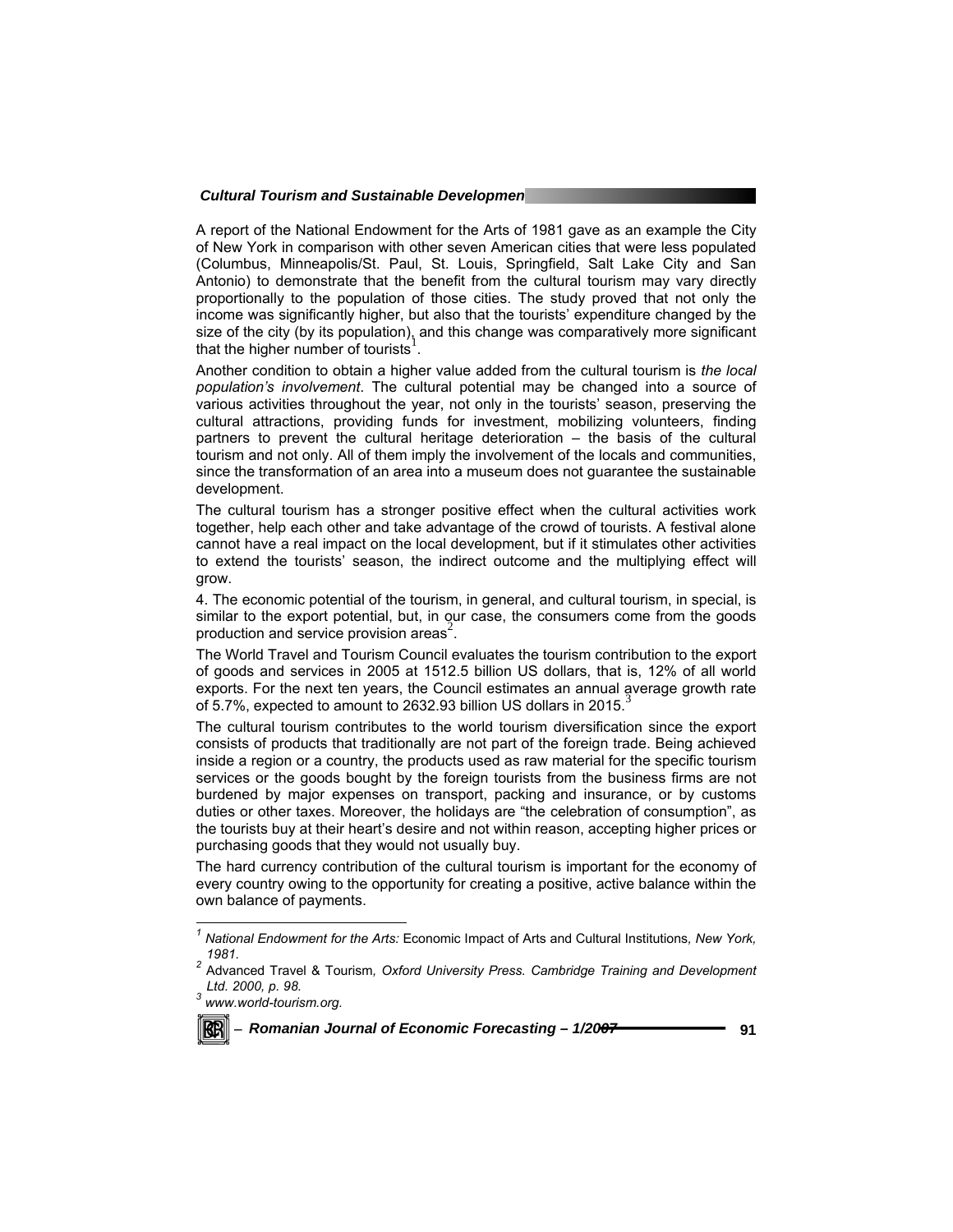5. Also, the cultural tourism plays a major stimulating role in the investments. The demand will bring on investments in the tourism (accommodation, eating and entertainment units, etc.). And since the tourism is closely linked to other activities, it also stimulates the investment in the tourism-related fields (several industries, agriculture, trade services). When the business firms are owned and managed by local investors, the profit remains in the area and helps to invest further. As a matter of fact, the studies conducted by the World Travel and Tourism Council show that the 2005 contribution of tourism to the investments amounted to 918 billion dollars, that is 9.4% of all investments. The ten-year prediction of the Council is an annual average growth of 4.8%, thus reaching 1673 billion dollars in 2015.

6. The cultural tourism brings on the diversification of the opportunities and new facilities for leisure for the locals, as well as the stimulation of the residents to travel inside the country. At the same time, the increasing access to the culture becomes an active means of education and broadening the locals' information and cultural horizon, and of physical and psychical recovery of the local workforce, that is, one of the possible means of the labour productivity improvement.

Moreover, the cultural tourism may speed up the territory planning and a new approach to it, not only technically but also aesthetically, which may result in a more efficient and beautiful area, with a positive effect on the locals' mood, that is being more involved, active and productive.

7. All the above-mentioned converge towards another major role of the cultural tourism: *the recovery of some districts, zones, localities or towns*. Considering the planning and conditions the cultural tourism implies, it contributes to the introduction in the economic circuit of some areas with smaller initial investment (since there is a basic patrimony) able to develop one by one businesses that produce national income and, at the same time, absorb the available local workforce, thus contributing to the economy and culture of those areas and, of course, to the locals' welfare.

The most obvious high resource capitalisation (as compared to other economic branches) by the cultural tourism is related to the workforce.

As a component of the tertiary sector, the cultural tourism is characterized by an intensive labour utilisation. According to the WTO estimates, at present, out of eight employed people, one is directly or indirectly dependent on the existence and development of the tourism industry<sup>2</sup>. At the same time, the cultural tourism provides jobs even when there are limited opportunities for the economic development and "it may even preserve them under unfavourable conditions, since that field is less susceptible to general insolvency<sup>3</sup>.

Moreover, according to a 1982 study made by the British Authority, it seems that the tourism jobs have a lower cost that the other economic sectors. The study revealed that the necessary capital per worker amounted to half the national average. In 1980,

**92** *Romanian Journal of Economic Forecasting – 1/2007* <sup>−</sup>

RGRI

 *1 www.world-tourism.org.* 

*<sup>2</sup> Snak, O.; Baron, P.; Neacşu, N.:* Economia turismului *(Tourism economy), Expert, Bucureşti, 2001, p. 86. 3 Neacşu, N.:* Turismul şi dezvoltarea durabilă *(Tourism and sustainable development), Editura* 

*Expert, Bucureşti, 1999, p. 90.*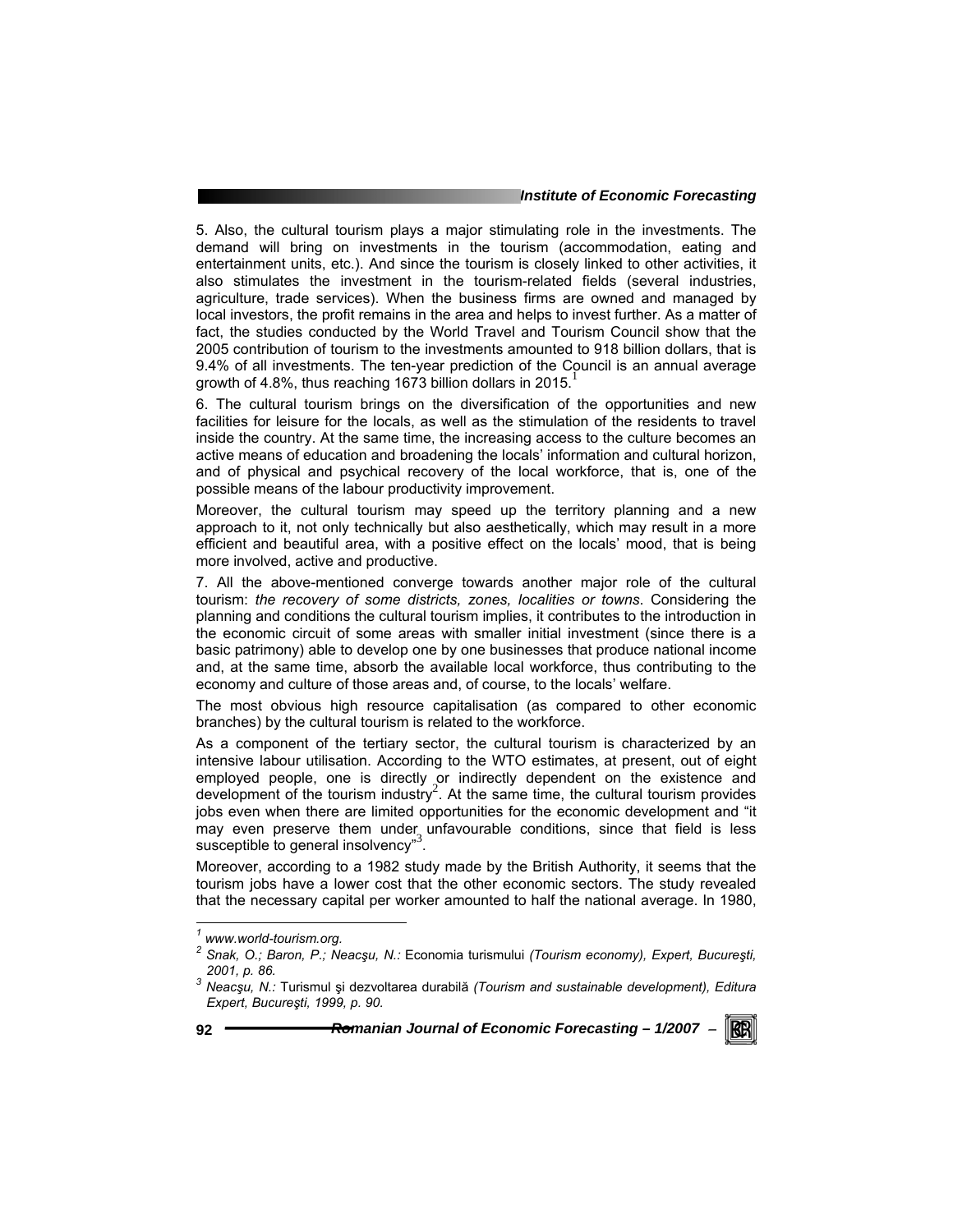the capital per worker was on the average, 9 thousand pounds in the hotel and restaurant business as against de average of 19 thousand pounds in the economy<sup>1</sup>.

Returning to the quantity, a study by the World Travel and Tourism Council revealed that the tourism industry provided 74.2 million jobs in 2005 (*i.e.*, 2.8% of the world's employed population). As a whole (considering also the indirectly provided jobs), the tourism ensured 221.6 million jobs (8.3% of the world's employed population). Also, the Council predicts that the number of jobs generated by the tourism industry (both direct and indirect ones) in the next ten years will increase annually, on the average, by 1.4%, amounting to 254.6 million jobs in 2015.

Illustrative of the impact of the cultural activities on the provision of jobs are the results of the research made in France by the Ministry of Culture that demonstrated that the quality improvement and the real estate patrimony conservation were important economic activities<sup>2</sup>. The cultural services and jobs provided by the monuments and museums imply both their maintenance and utilisation. The personnel employed for a monument consists of the maintenance workforce, the workforce for welcoming the visitors and related services and the workforce for secondary services to the visitors, such as the souvenir shops or the proximity trade network. These jobs form "the heritage employment". Then we find the conservation and restoration of the monuments and museums. They create, in turn, jobs for the public utilities, private entrepreneurs and for free lances.

In France again, the studies concerning the labour effort required by a monument, by the protected areas or the development of the surrounding areas revealed that the towns that regulated the cultural heritage area protection created, for this purpose, about 150 jobs for over 20 years in areas with a population under 30000 inhabitants<sup>3</sup>.

The cultural tourism may also provide jobs for the youth (anyhow, the average age of the employed in tourism is below the age in other economic sectors), for women and local ethnical minorities; and this process may stop the locals' emigration to seek jobs.

Moreover, the cultural tourism has not only quantitative effects on the labour resources, but also qualitative ones, on the workforce education and training.

8. The properly planned cultural tourism have a major positive effect on the cultural resources and contributes – to attain its own objectives – to their maintenance and protection. The cultural resources capitalized by means of the cultural tourism are of a immovable or movable nature. By integrating the immovable cultural resources into the tourism circuit, financial resources may be collected for their conservation, safeguarding and development so that the future generations might enjoy them. The tourism may contribute to keep alive the cultural traditions and ethnical identity. Their transformation into tourism resources enables the inhabitants of a zone to be aware of their heritage and carry it on and develop their area as well.

The development of a proper cultural tourism helps to improve the environment quality, since most of the tourists try to visit not only the culturally attractive areas, but

l

*OECD,* Culture and Local Development*, 2005, p. 65. 3* Idem*, p. 63.* 



<sup>−</sup> *Romanian Journal of Economic Forecasting – 1/2007* **93**

 $\frac{1}{2}$  Idem.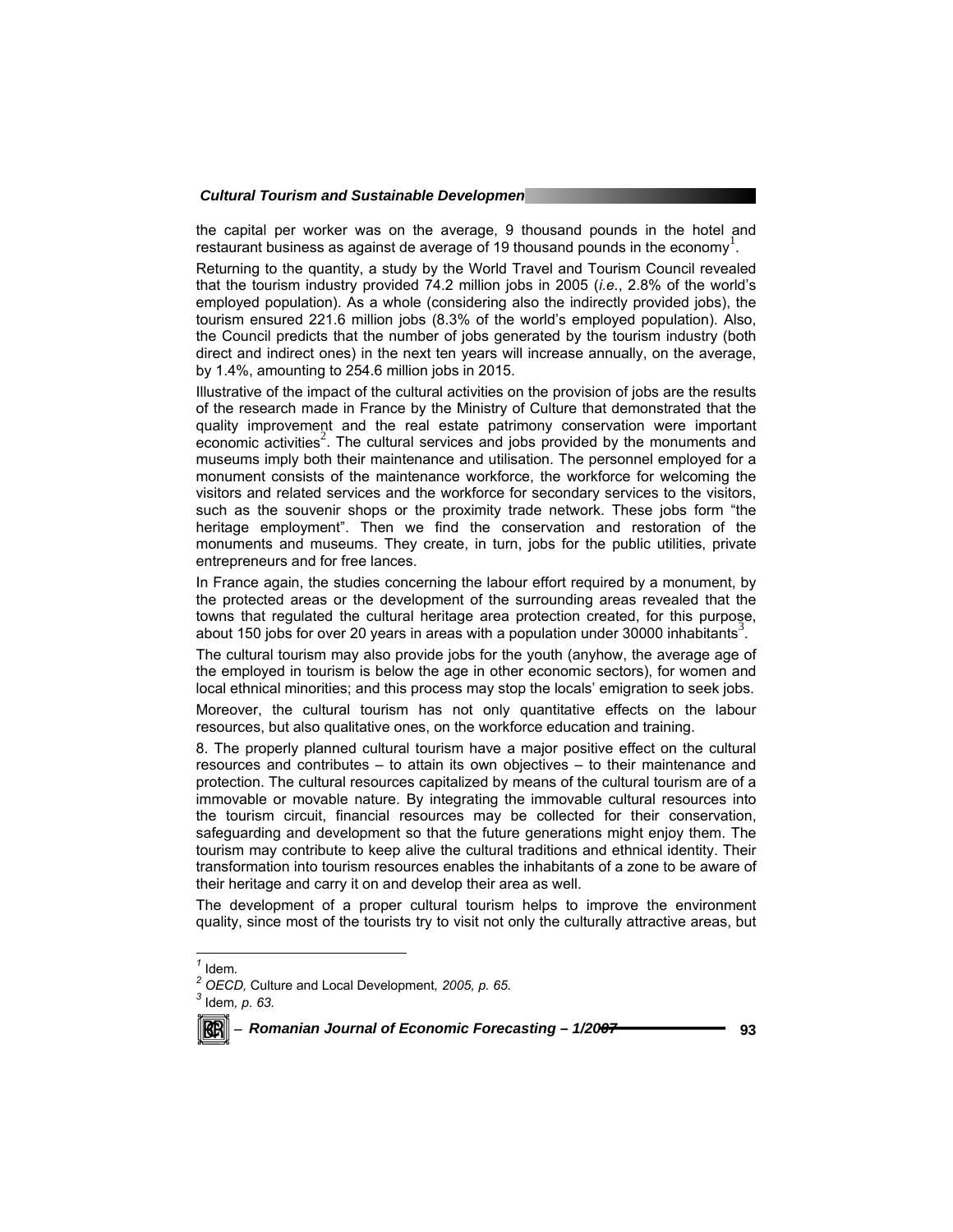also functional, clean and unpolluted ones. At the same time, the tourism may create the motivation and means to preserve and improve the environment quality. Today, when the pollution is a worldwide problem, many territories opt for developing the tourism instead of polluting industries, especially when the profits are similar. To avoid the environment deterioration, the tourism industry may promote the utilisation of recycled products, alternative energy resources, direct involvement in the ecological education and training of the tourists. Moreover, needing an unpolluted environment, the tourism sector may "compel" the other economic sectors and local community to protect the environment, since a high quality of the environment is very necessary for the locals, too.

9. Nevertheless, the development of the tourism industry is not necessarily of benefit to the community. The tourism may even make the local economy unstable. That risk occurs when the tourism facilities in the area are owned by foreign companies that gain the profit and take it out from the area without making any investment. Also, the seasonal labour from outside the locality may keep their earnings by the end of the season and spend them in their area of residence.

Another risk of the tourism development is the increasing cost of living for the locals. The price of the goods and services fluctuates due to several factors, among which we find the consumers' demand and the competition. Usually, in the tourism areas, the prices are higher than in other areas. When people travel, they are ready to spend more than they usually do. So, there is a risk that the suppliers raise the prices due to the increasing demand. Consequently, the locals may have troubles to face the rising prices and, eventually, may leave the area and move to other localities with a lower cost of living.

Moreover, the uncontrolled development of the tourism may have negative effects, such as: pollution, environmental problems, local economy destabilisation due to the quick change in the population number, etc.

10. To accomplish the mission of provider of economic wealth, the whole tourism business should reach a high quality and maximize the positive effects and minimize the negative ones.

The maximisation of the positive effects may be achieved in various ways, such as:

- The locals' proper training and education to enable them to run a business and have a good chance for jobs in the area, and to involve in the tourism industry development.
- The tourism and cultural facilities should be as accessible as possible, and the visitors should have as many opportunities as possible to spend their money.
- The investment of the income from tourism in public and social programmes for the local community.
- The locals' increasing access to the facilities and goods. Due to the high prices, the locals may have limited access to some preferential treatment: low fares for the unemployed, students and pensioners, free access in some days of the week when the visiting rate is usually lower, or for the schoolchildren in organized groups, etc.

KERI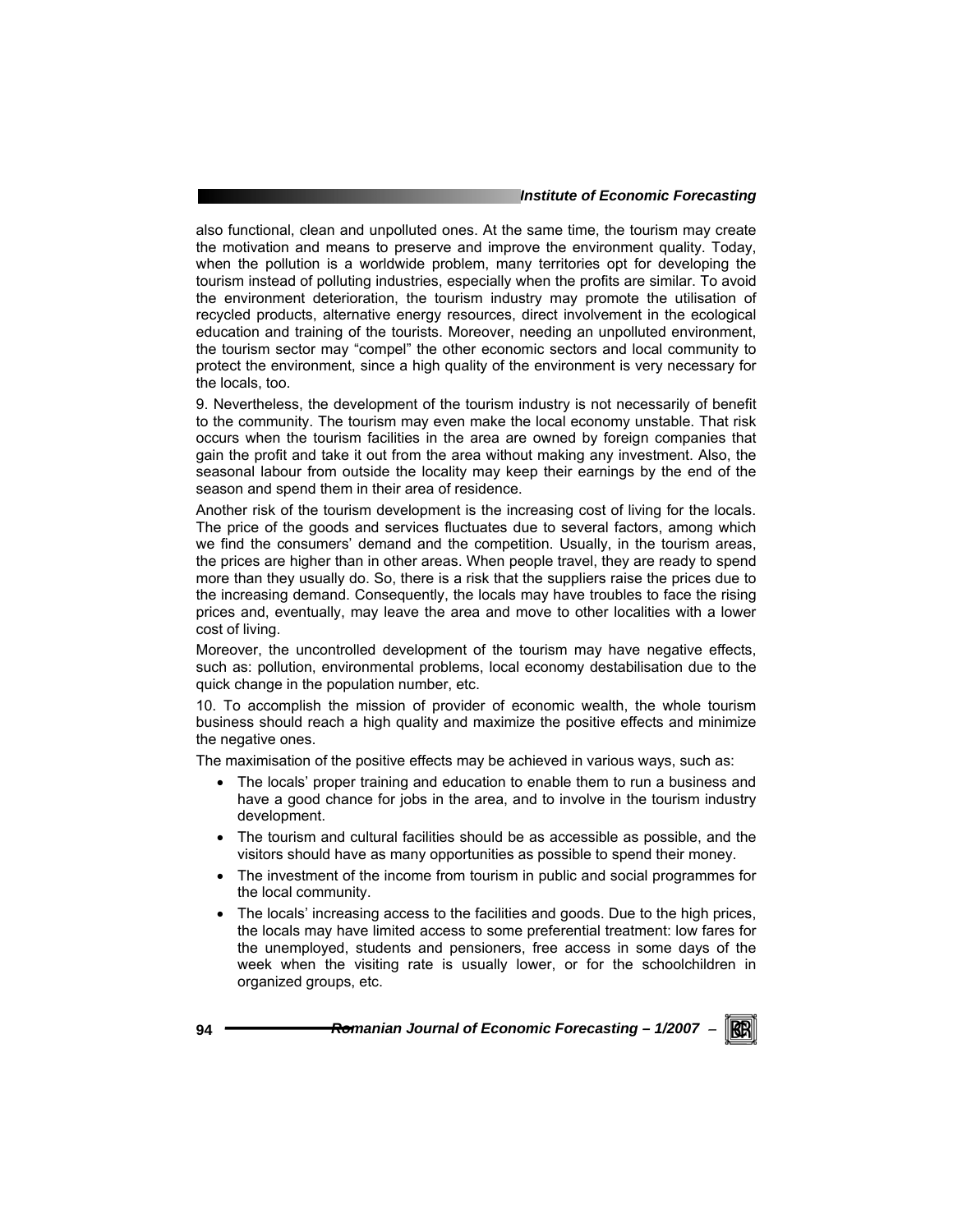- In case of similar training, the locals should have priority access to employment in tourism and culture units.
- The ownership and management of the tourism firms by the locals and assistance to the locals to set up tourism SMEs.
- The stimulation of the enterprises working in the tourism and culture fields to use as many local products as possible in order to create and supply tourism and/or cultural products, but preventing the environmental troubles.
- The drawing-up of tourism projects based on the community, especially in the rural tourism field with cultural concerns.
- Strong relations between the tourism and other economic branches and sectors.

The minimisation of the negative effects, as follows:

- The controlled planning of the cultural tourism. It may be achieved by taking measures, such as: constraints on the height of the new buildings or the use of some building materials, the erection of the tourism localities in quite, unpolluted areas at some distance from the residential areas, limitation of the number of all-inclusive and fully-catered accommodations and the stimulation of the B&B and self-catering ones, etc.
- The application of the sustainable tourism principles. In many countries, the strategies for the tourism development comply with the *Agenda 21*. Although there is no single list for defining the sustainable development principles, the main targets of the sustainable tourism include the following:
	- The diminution in the hyper-consumption and the prevention of the exhaustion of the natural resources, such as water and wood;
	- − The stimulation of the local industries and measures to keep the local incomes as high as possible;
	- − Consultations with the locals on the tourism development in the area so that they support and be involved in tourism and "not to put them to flight";
	- − The personnel training according to the sustainable tourism principles;
	- − Responsible tourism marketing to ensure that the tourists are fully informed of the consequences of their actions on the environment and the host community.
- The development of the visitors' and traffic management. In the peak period of the season, the traffic jams in the tourism areas could cause troubles, especially, in the airport areas, in the streets around the most popular tourist attractions, in museums, etc. The historical towns are exposed to pollution and crowding due to the narrow streets that were not designed for today's traffic. The strategies for preventing the traffic jamming should include plans for the car parking, and the car and pedestrian traffic. The tourists themselves may cause crowding, especially in the attraction places not built to receive a large number of visitors. But the modern attractions are planned to receive a large number of visitors.



<sup>−</sup> *Romanian Journal of Economic Forecasting – 1/2007* **95**